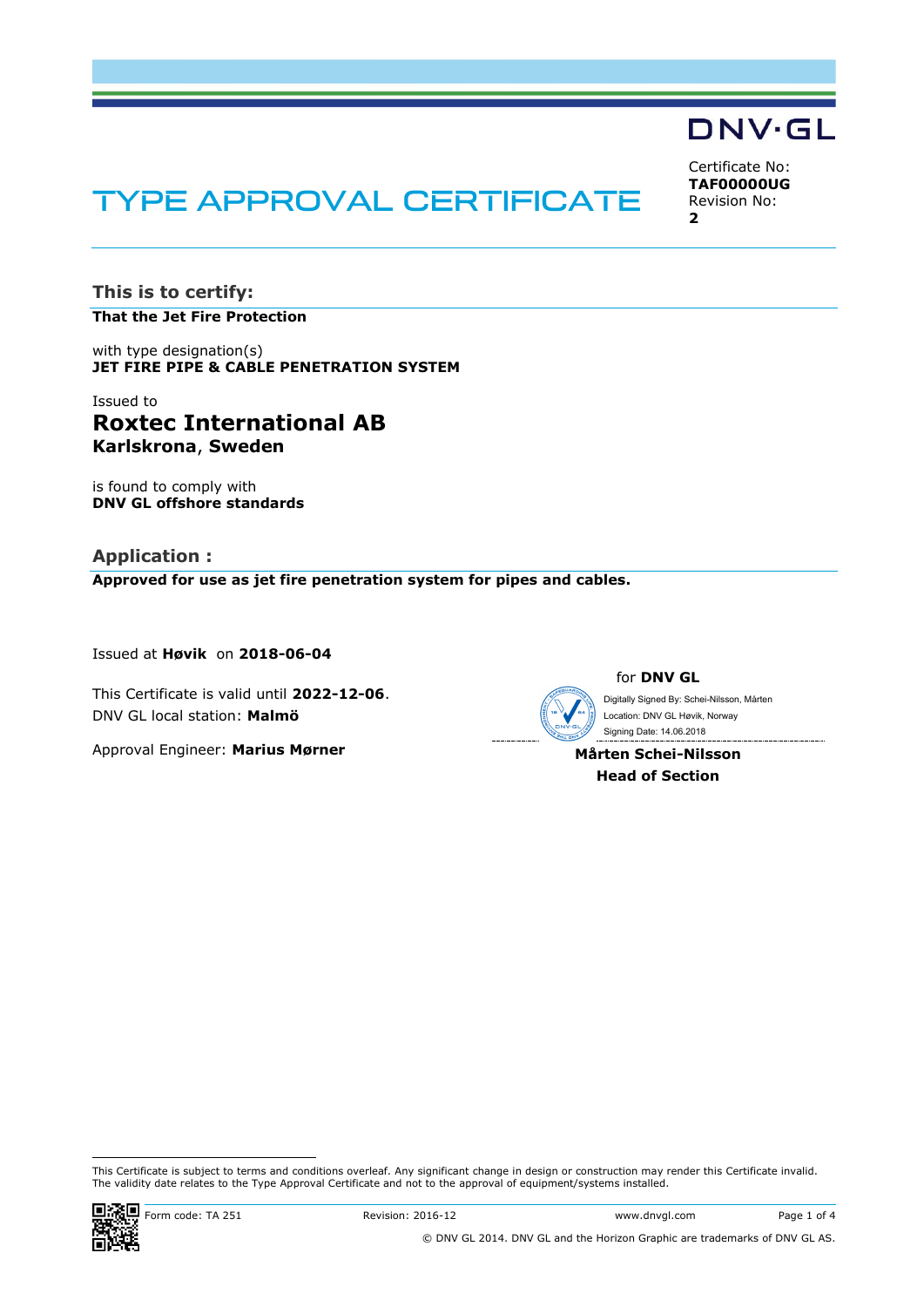Job Id: **262.1-015100-4** Certificate No: **TAF00000UG** Revision No: **2**

### **Product description**

Roxtec Jet Fire Pipe & Cable Penetration System.

#### Pipe penetration:

The pipe penetration system consists of a Roxtec SLFO/RI 400 sleeve and a Roxtec SLFO/RI 400 extension frame and two Roxtec RS 400 seal made of Roxylon rubber.

The Roxtec SLFO/RI 400 sleeve is bolted on the exposed side of the division (bulkhead or deck), and the Roxtec SLFO/RI 400 extension frame is bolted on the unexposed side. On each side of sleeve and extension frame an Roxtec RS 400 is installed.

The extension frame and 300 mm of the penetrating pipe on the unexposed side are insulated with 100 mm ceramic fibre (96 kg/m<sup>3</sup>). The space between the pipe and the extension frame is filled with ceramic fibre (96 kg/m<sup>3</sup>). Maximum pipe outer diameter 324 mm.

#### Cable penetration:

The cable penetration systems consists of S-series frames, filled with different types and size of Roxylon rubber modules to be adopted for a range of cable outer dimensions, with Roxtec wedge compression units and stay plates. The frame is welded on the unexposed side of the division (bulkhead or deck).

#### Cable penetration system no.:

- 1. frame SF 6x4, 593x298x60 mm (HxWxD), Roxylon modules installed on the exposed side. Maximum cable outer diameter 49 mm. The transit is uninsulated (10 mm Chartek on exposed side)
- 2. frame SK 8+8x2, 598x273x200 mm (HxWxD), Roxylon modules installed on the unexposed side. Maximum cable outer diameter 103 mm. The transit is partially insulated (Firemaster 100 mm 96 kg/m<sup>3</sup> outside steel sleeve)
- 3. frame SK 8+8x2, 598x273x200 mm (HxWxD), Roxylon modules installed flush on the exposed side. Maximum cable outer diameter 103 mm. The transit is fully insulated (Firemaster 100 mm 96 kg/m<sup>3</sup> outside steel sleeve, Firemaster 96 kg/m<sup>3</sup> completely filled inside steel sleeve)

#### Combined cable and pipe penetration no.:

- 4. two frames S 8+8x1 back-to-back, 580x130x300 mm (HxWxD), Roxylon modules installed flush on the exposed side and one on the unexposed side. Maximum cable outer diameter 43 mm. Maximum pipe outer diameter 20 mm. The transit is fully insulated (no insulation inside sleeve, "Gullfiber Brandskiva Typ 8381-50" 125 mm 150 kg/m<sup>3</sup> outside steel sleeve, "Carborundum, Durablanket S D128-25" 25 mm 128 kg/m<sup>3</sup>, "Gullfiber Brandskiva Typ 8381-50" 50 mm 150 kg/m<sup>3</sup> behind module)
- 5. two frames S 8+8x1 back-to-back, 539x305x350 mm (HxWxD), Roxylon modules installed flush on the exposed side and one on the unexposed side. Maximum cable outer diameter 79 mm. Maximum pipe outer diameter 30 mm. The transit is fully insulated ("Firemaster X-607" 128 kg/m<sup>3</sup> completely insulated inside sleeve between frames, "Firemaster X-607" 100 mm 96 kg/m<sup>3</sup> outside steel sleeve and behind module)

For further details see the drawings listed under Type Approval documentation below.

## **Application/Limitation**

Approved for use as jet fire penetration system of rating: (Type of fire/Type of application/Critical temperature rise (°C)/Period of resistance (minutes))

#### Pipe penetration system:

Approved for use as a jet fire barrier of rating "JF/pipe penetration seal/180/50" or "JF/pipe penetration seal/195/60".

Cable penetration system no.:

- 1. Approved for use as a jet fire barrier of rating "JF/cable transit system/180/5".
- 2. Approved for use as a jet fire barrier of rating "JF/cable transit system/180/35" or "JF/cable transit system/205/60".
- 3. Approved for use as a jet fire barrier of rating "JF/cable transit system/180/60".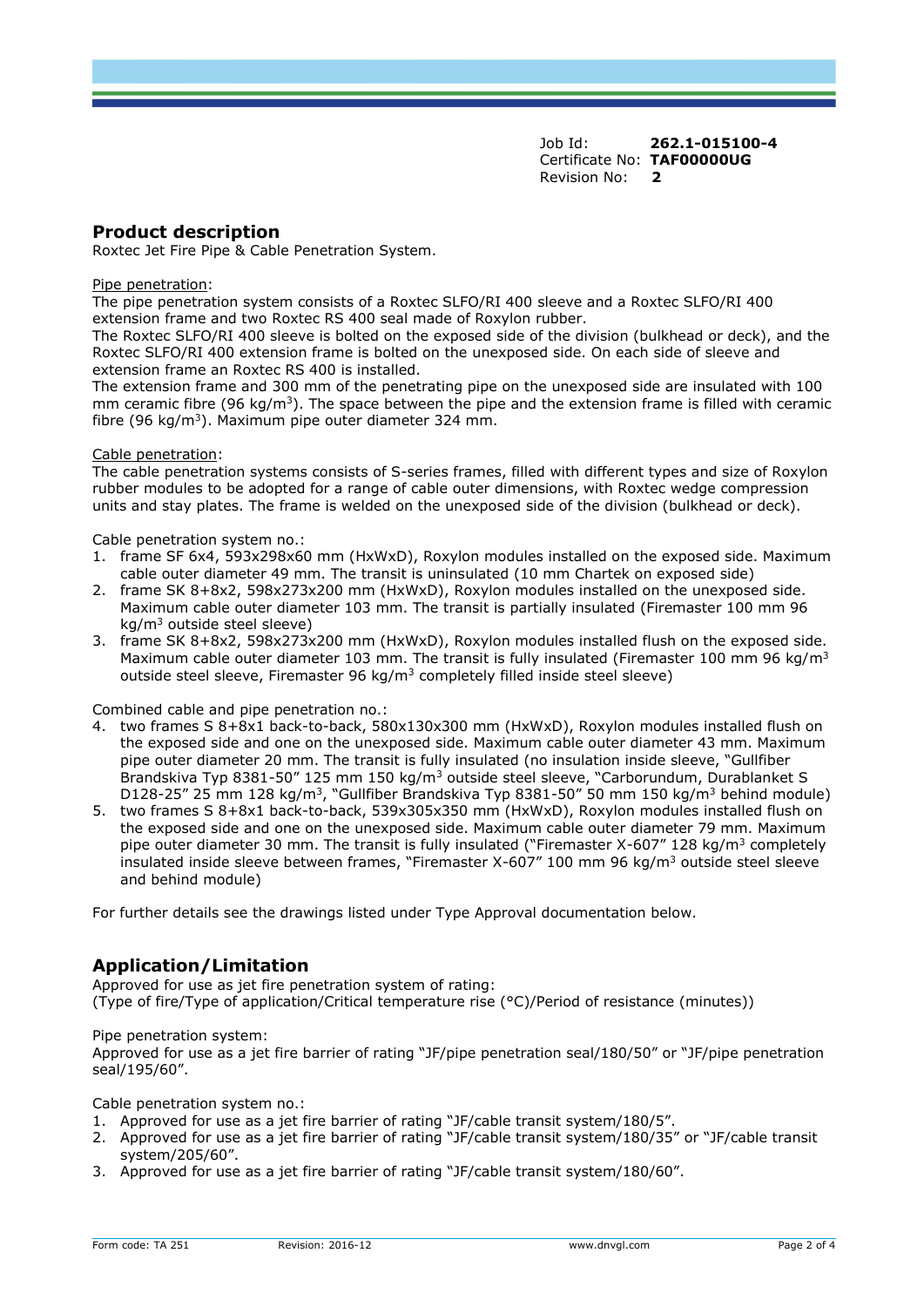Job Id: **262.1-015100-4** Certificate No: **TAF00000UG** Revision No: **2**

Combined cable and pipe penetration system no.:

- 4. Approved for use as a jet fire barrier of rating "JF/cable and steel pipe transit system/180/60".
- 5. Approved for use as a jet fire barrier of rating "JF/cable and steel pipe transit system/180/60".

Restricted application: Jet fire against the uninsulated side of the division (bulkhead or deck)

Any project specific design solutions arrived at on basis of this certificate are to be further validated by project specific approvals carried out by the appointed verifying authority for each project in each case at the detail engineering stage.

Each product is to be supplied with its manual for application and maintenance.

## **Type Approval documentation**

Certification in accordance with Class Programme DNVGL-CP-0338, October 2017.

Pipe penetration system:

- Test report no. NBL F10106 dated 13 October 2010 from SINTEF NBL, Trondheim, Norway
- Drawing no. S1021275 rev. A, dated 2010-08-26
- Drawing no. S1006598 rev. E, dated 2010-04-21
- Drawing no. S1018927, dated 2009-11-19
- Drawing no. S1017920 rev. D, dated 2012-09-03
- Drawing no. S1527969 rev. A, dated 2018-04-27

Cable penetration system no.:

For all cable and pipe & cable penetrations: Drawing no. S1527905 rev. B, dated 2018-05-03 by Roxtec, numbered as follows:

- 1. Test report no. F20024-01-05 dated 2015-03-16 from SP Fire Research, Trondheim, Norway. a. Drawing no. S1005530 rev. B, dated 2006-12-21 by Roxtec
- 2. Test report no. NBL F10107 dated 15 November 2010 from SINTEF NBL, Trondheim, Norway.
	- a. Drawing no. S1021120 Rev. C, dated 2010-09-15 by Roxtec
	- b. Drawing no. S1021098 Rev. C, dated 2010-08-26 by Roxtec
	- c. Drawing no. S1010162 Rev. A, dated 2009-01-28 by Roxtec
- 3. Same documentation as for no. 2

Combined cable and pipe penetration system no.:

For all cable and pipe & cable penetrations: Drawing no. S1527905 rev. B, dated 2018-05-03 by Roxtec, numbered as follows:

4. Test report no. 846031.02 dated 1997-11-04 from SINTEF, Trondheim, Norway.

- a. Drawing no. T9734-002, dated 1997-08-18 by Roxtec
- b. Drawing no. T9734-005 rev A, dated 1997-08-19 by Roxtec
- c. Drawing no. T9738-002, dated 1997-09-19 by Roxtec
- 5. Test report no. NBL-107332 dated 2005-06-03 from SINTEF NBL, Trondheim, Norway.
	- a. Drawing no. S1007789, rev. A, dated 2007-05-30 By Roxtec
	- b. Drawing no. S1007732, dated 2005-04-08 by Roxtec
	- c. Drawing no. S1007670, dated 2005-03-17 by Roxtec

#### **Tests carried out**

Tested according to ISO 22899-1 (2007), Determination of the resistance to jet fires of passive fire protection materials.

Combined cable and pipe penetrations no. 4 and 5 tested according to the Offshore Technology Report OTI 95 634 "Jet-fire resistance test of passive fire protection materials", issued by "Health and Safety Executive" UK and the Norwegian Petroleum Directorate.